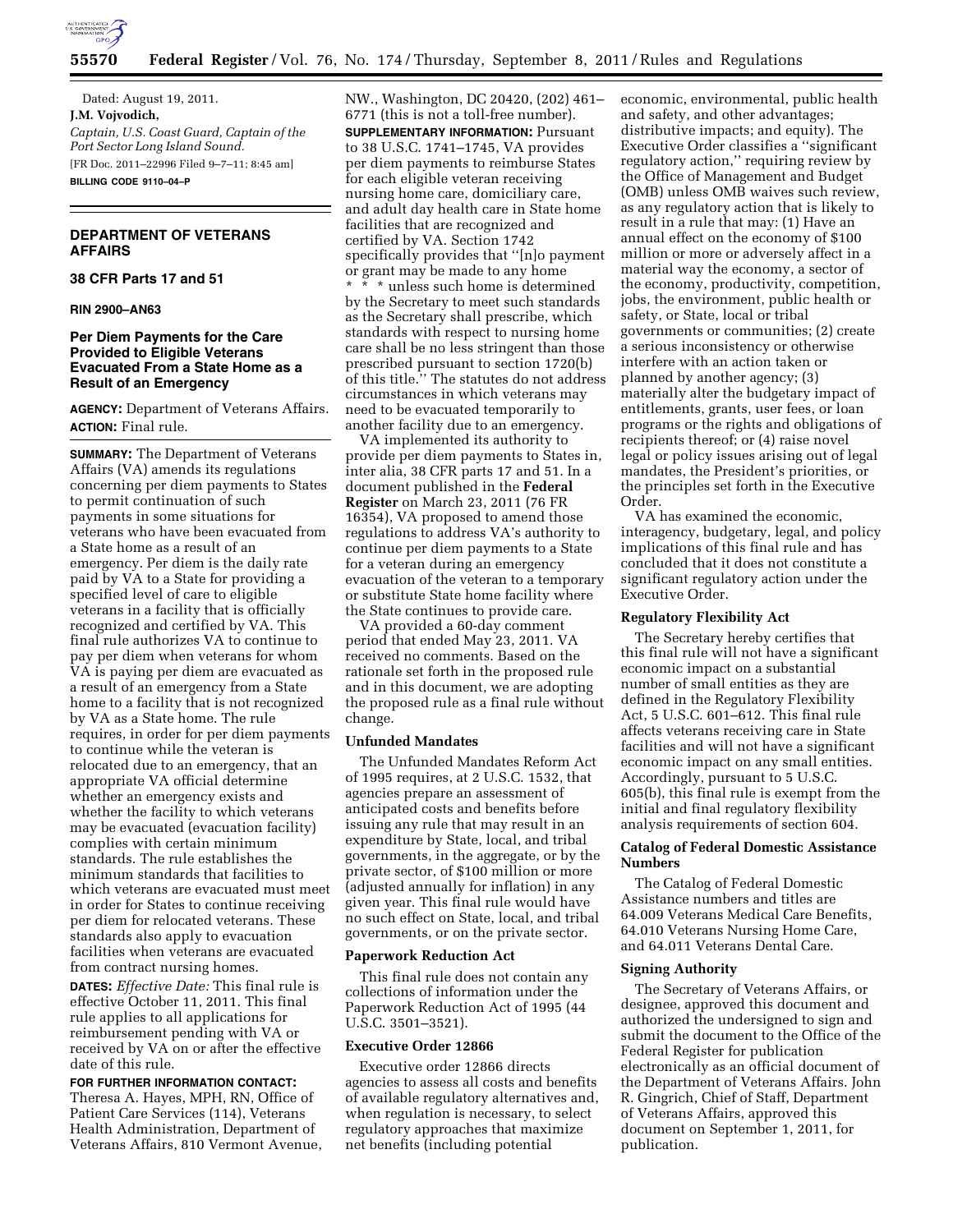#### **List of Subjects**

## *38 CFR Part 17*

Administrative practice and procedure, Alcohol abuse, Alcoholism, Claims, Day care, Dental health, Drug abuse, Foreign relations, Government contracts, Grant programs—health, Government programs—veterans, Health care, Health facilities, Health professions, Health records, Homeless, Medical and dental schools, Medical devices, Medical research, Mental health programs, Nursing homes, Reporting and recordkeeping requirements, Scholarships and fellowships, Travel and transportation expenses, Veterans.

#### *38 CFR Part 51*

Administrative practice and procedure, Claims, Day care, Dental Health, Government contracts, Grant programs—health, Grant programs veterans, Health care, Health facilities, Health professionals, Health records, Mental health programs, Nursing homes, Reporting and recordkeeping requirements, Travel and transportation expenses, Veterans.

Dated: September 1, 2011.

#### **William F. Russo,**

*Deputy Director, Office of Regulations Policy and Management, Office of the General Counsel, Department of Veterans Affairs.* 

For the reasons stated in the preamble, VA amends 38 CFR parts 17 and 51 as follows:

#### **PART 17—MEDICAL**

■ 1. The authority citation for part 17 continues to read as follows:

**Authority:** 38 U.S.C. 501, and as noted in specific sections.

 $\blacksquare$  2. Add § 17.58 to read as follows:

#### **§ 17.58 Evacuation of community nursing homes.**

When veterans are evacuated from a community nursing home as the result of an emergency, they may be relocated to another facility that meets certain minimum standards, as set forth in 38 CFR 51.59(c)(1).

(Authority: 38 U.S.C. 501, 1720)

# **PART 51—PER DIEM FOR NURSING HOME CARE OF VETERANS IN STATE HOMES**

■ 3. The authority citation for part 51 is revised to read as follows:

**Authority:** 38 U.S.C. 101, 501, 1710, 1720, 1741–1743; and as stated in specific sections.

■ 4. Add § 51.59 to subpart C to read as follows:

## **§ 51.59 Authority to continue payment of per diem when veterans are relocated due to emergency.**

(a) *Definition of emergency.* For the purposes of this section, emergency means an occasion or instance where all of the following are true:

(1) It would be unsafe for veterans receiving care at a State home facility to remain in that facility.

(2) The State is not, or believes that it will not be, able to provide care in the State home on a temporary or long-term basis for any or all of its veteran residents due to a situation involving the State home, and not due to a situation where a particular veteran's medical condition requires that the veteran be transferred to another facility, such as for a period of hospitalization.

(3) The State determines that the veterans must be evacuated to another facility or facilities.

(b) *General authority to pay per diem during relocation period.*  Notwithstanding any other provision of this part, VA will continue to pay per diem for a period not to exceed 30 days for any eligible veteran who resided in a State home, and for whom VA was paying per diem, if such veteran is evacuated during an emergency into a facility other than a VA facility if the State is responsible for providing or paying for the care. VA will not pay per diem payments under this section for more than 30 days of care provided in the evacuation facility, unless the official who approved the emergency response under paragraph (e) of this section determines that it is not reasonably possible to return the veteran to a State home within the 30-day period, in which case such official will approve additional period(s) of no more than 30 days in accordance with this section. VA will not provide per diem if VA determines that a veteran is or has been placed in a facility that does not meet the standards set forth in paragraph (c)(1) of this section, and VA may recover all per diem payments made for the care of the veteran in that facility.

(c) *Selection of evacuation facilities.*  The following standards and procedures apply to the selection of an evacuation facility in order for VA to continue to pay per diem during an emergency; these standards and procedures also apply to evacuation facilities when veterans are evacuated from a nursing home care facility in which care is being provided pursuant to a contract under 38 U.S.C. 1720.

(1) Each veteran who is evacuated must be placed in a facility that, at a minimum, will meet the needs for food, shelter, toileting, and essential medical care of that veteran.

(2) For veterans evacuated from nursing homes, the following types of facilities may meet the standards under paragraph (c)(1) of this section:

(i) VA Community Living Centers;

(ii) VA contract nursing homes;

(iii) Centers for Medicare and Medicaid certified facilities; and

(iv) Licensed nursing homes.

Note to paragraph  $(c)(2)$ : If none of the above options are available, veterans may be evacuated temporarily to other facilities that meet the standards under paragraph (c)(1) of this section.

(3) For veterans evacuated from domiciliaries, the following types of facilities may meet the standards in paragraph (c)(1) of this section:

(i) Emergency evacuation facilities identified by the city or state;

(ii) Assisted living facilities; and (iii) Hotels.

(d) *Applicability to adult day health care facilities.* Notwithstanding any other provision of this part, VA will continue to pay per diem for a period not to exceed 30 days for any eligible veteran who was receiving adult day health care, and for whom VA was paying per diem, if the adult day health care facility becomes temporarily unavailable due to an emergency. Approval of a temporary facility for such veteran is subject to paragraph (e) of this section. If after 30 days the veteran cannot return to the original adult day health care facility, VA will discontinue per diem payments unless the official who approved the emergency response under paragraph (e) of this section determines that it is not reasonably possible to provide care at the original facility or to relocate an eligible veteran to a new facility, in which case such official will approve additional period(s) of no more than 30 days in accordance with this section. VA will not provide per diem if VA determines that a veteran was provided adult day health care in a facility that does not meet the standards set forth in paragraph (c)(1) of this section, and VA may recover all per diem payments made for the care of the veteran in that facility.

(e) *Approval of response.* Per diem payments will not be made under this section unless and until the director of the VAMC determines, or the director of the VISN in which the State home is located (if the VAMC director is not capable of doing so) determines, that an emergency exists and that the evacuation facility meets VA standards set forth in paragraph (c)(1) of this section.